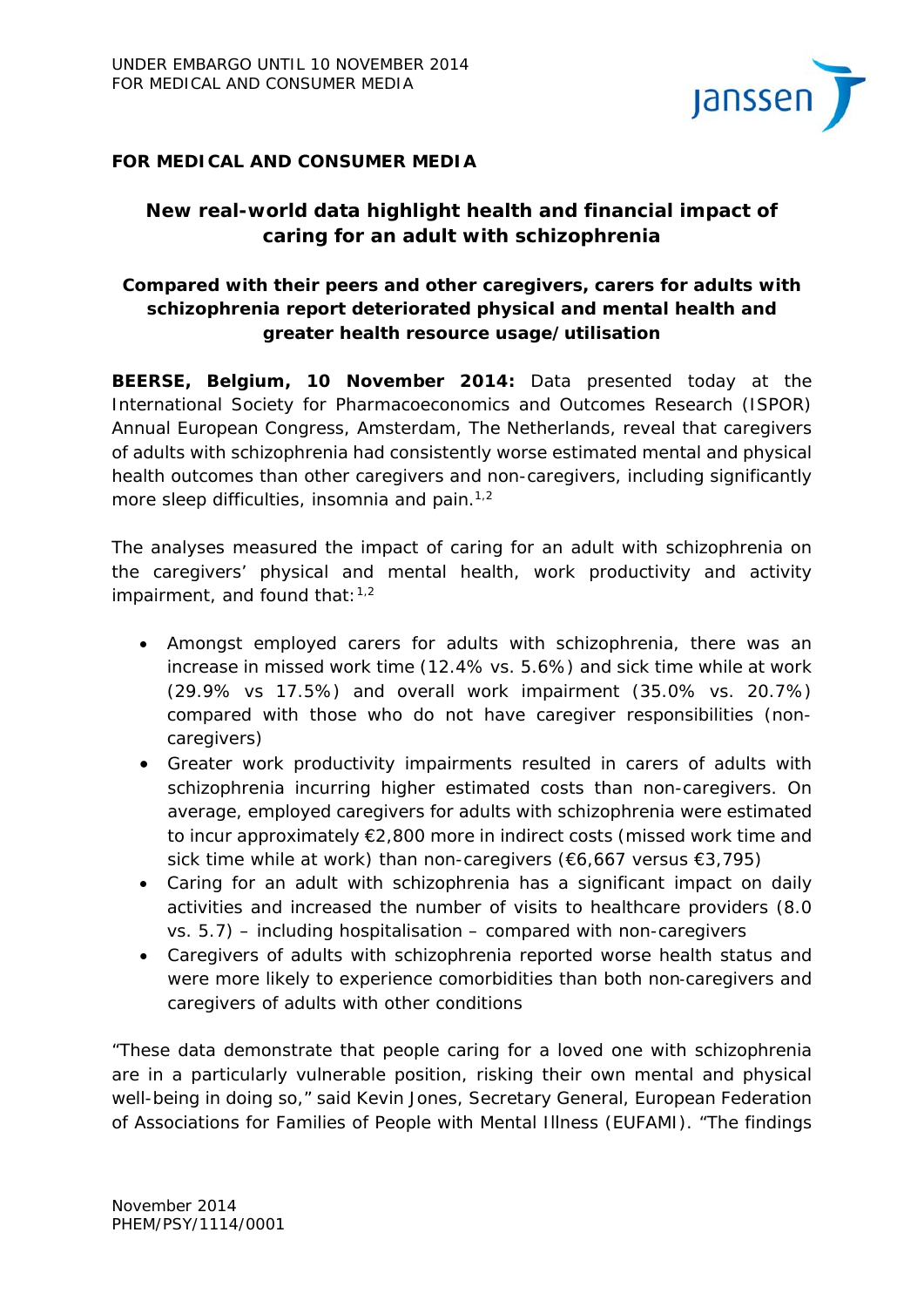

call for better family and social support systems, which may help reduce the burden for carers of adults with schizophrenia."

These real-world data were extracted from the 2013 Kantar National Health and Wellness Survey, which represent the largest healthcare database of projectable, self-reported, 'real-world' information, covering more than 165 therapeutic conditions and one million respondents from France, Germany, Italy, Spain and the UK. Out of 62,000 appropriate respondents, 157 reported that they cared for an adult with schizophrenia.

These findings add to the growing body of evidence which shows that the European region has a long way to go before people with mental illness and their family caregivers are adequately supported and truly integrated into their communities. The newly published Mental Health Integration Index, sponsored by Janssen and undertaken by the Economist Intelligence Unit, uncovers an implementation gap between the many examples of policy initiatives aimed at integrating those with mental illness into society and employment, and what is currently the case.<sup>3</sup>

Kevin Jones added: "The Mental Health Integration Index shows us that in many cases, caregivers are feeling the burden of inadequate government funding of community mental health services. Whilst most caregivers would not want to give up the care of their loved one, they must be supported and empowered so that their responsibilities do not prevent them from holding down a job, being involved in their communities, and maintaining their own physical and mental health."

To explore the results of the Index in full, visit the Mental Health Hub at: www.mentalhealthintegration.com

#### **\*ENDS\***

For further information please contact:

**Matti Ojanen**  Janssen Phone: +34 91 722 8079 Email: mojanen@its.jnj.com

**Joanna Sullivan** 

Publicis Life Brands Resolute Phone: +44 (0) 207 3977 485 Email: joanna.sullivan@publicislifebrandsresolute.com

November 2014 PHEM/PSY/1114/0001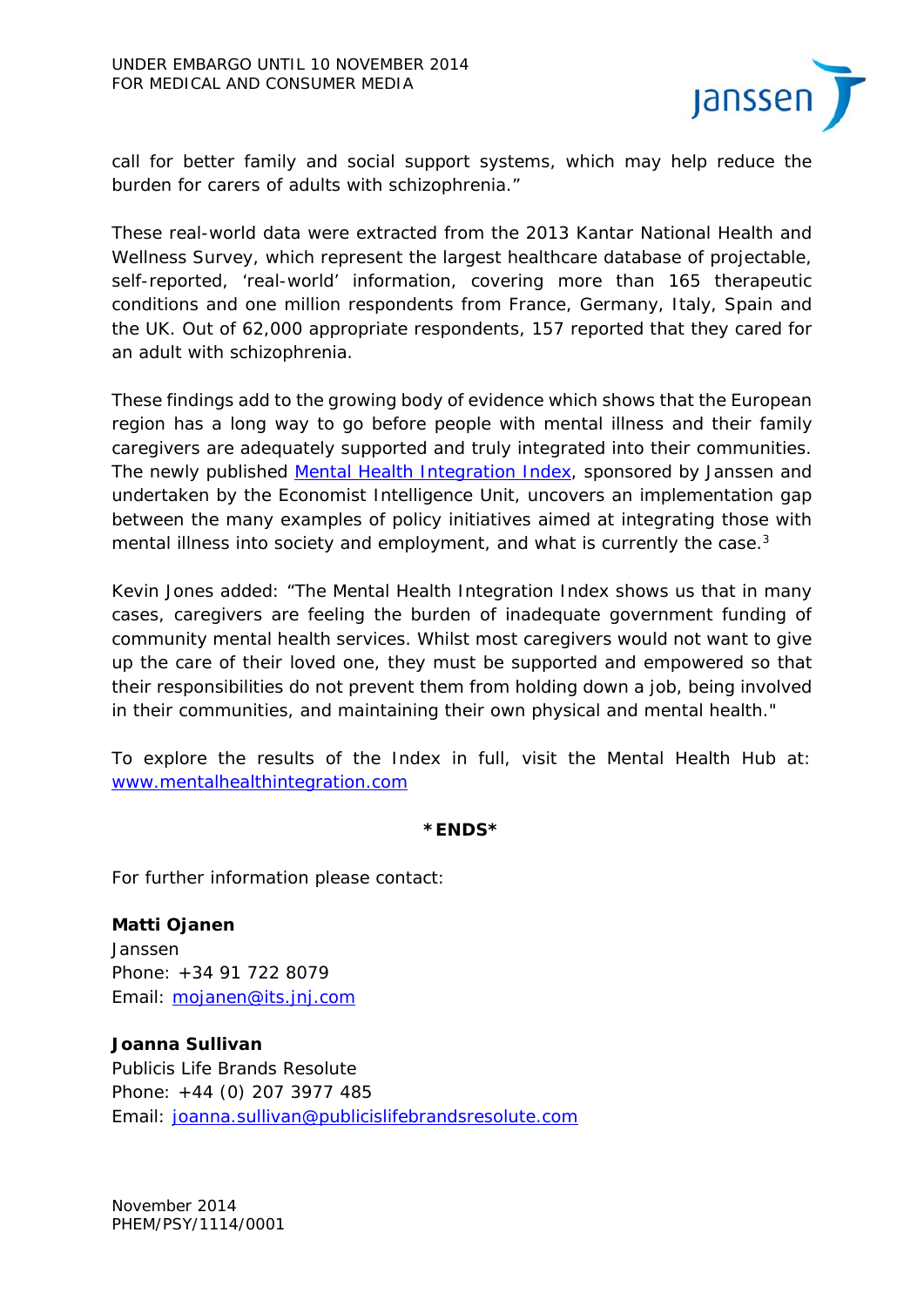

### **Notes to editor**

#### **About the studies 1,2**

Data were obtained from the 2010, 2011 and 2013 Kantar Health EU5 (France, Germany, Italy, Spain, UK) National Health and Wellness Survey (NHWS), an online questionnaire that is representative of the total adult population (18+ years). Respondents reported if they provided care for another adult with schizophrenia and information regarding respondents' demographics and health history characteristics were gathered.

Among the respondents, 398 were identified as caregivers for adults with schizophrenia. Caregivers for adults with schizophrenia were matched to noncaregivers (n=158,989) and other caregivers (n=14,341) on baseline characteristics (sociodemographics, BMI, comorbidity status) via propensity scores (1:2). The average age of caregivers was 45.3 years, 59.6% were female and 52.5% were currently employed, whilst 14.8% reported an annual household income of €50,000/£40,000 or greater.

#### **About schizophrenia**

Schizophrenia affects people from all countries, socio-economic groups and ethnic groups. Its prevalence is similar around the world – almost one person in every 100 will develop schizophrenia before they reach the age of 60, with men and women equally at risk.<sup>4</sup>

There is no single cause of schizophrenia. Different factors acting together are thought to contribute to the development of the illness. Both genetic and environmental factors seem to be important.<sup>5</sup> The symptoms of schizophrenia can include hallucinations, delusions, lack of emotional response, social withdrawal/depression, apathy and a lack of drive or initiative.

While schizophrenia is a lifelong condition, there are treatments available that allow people with schizophrenia to get better. Clinical guidelines recommend that the optimal treatment package for people with schizophrenia is a combination of medication along with psychotherapy, psycho-education and self-help.<sup>6</sup> Beyond simply controlling symptoms, effective treatment can enable people with schizophrenia to enjoy a more fulfilling life, which may include returning to work or study, independent living and social relationships, which in turn can aid their recovery.

For more information about schizophrenia, as well as helpful resources and interactive tools for those affected by the condition, visit www.schizophrenia24x7.com. This site is sponsored by Janssen Pharmaceutica NV.

November 2014 PHEM/PSY/1114/0001